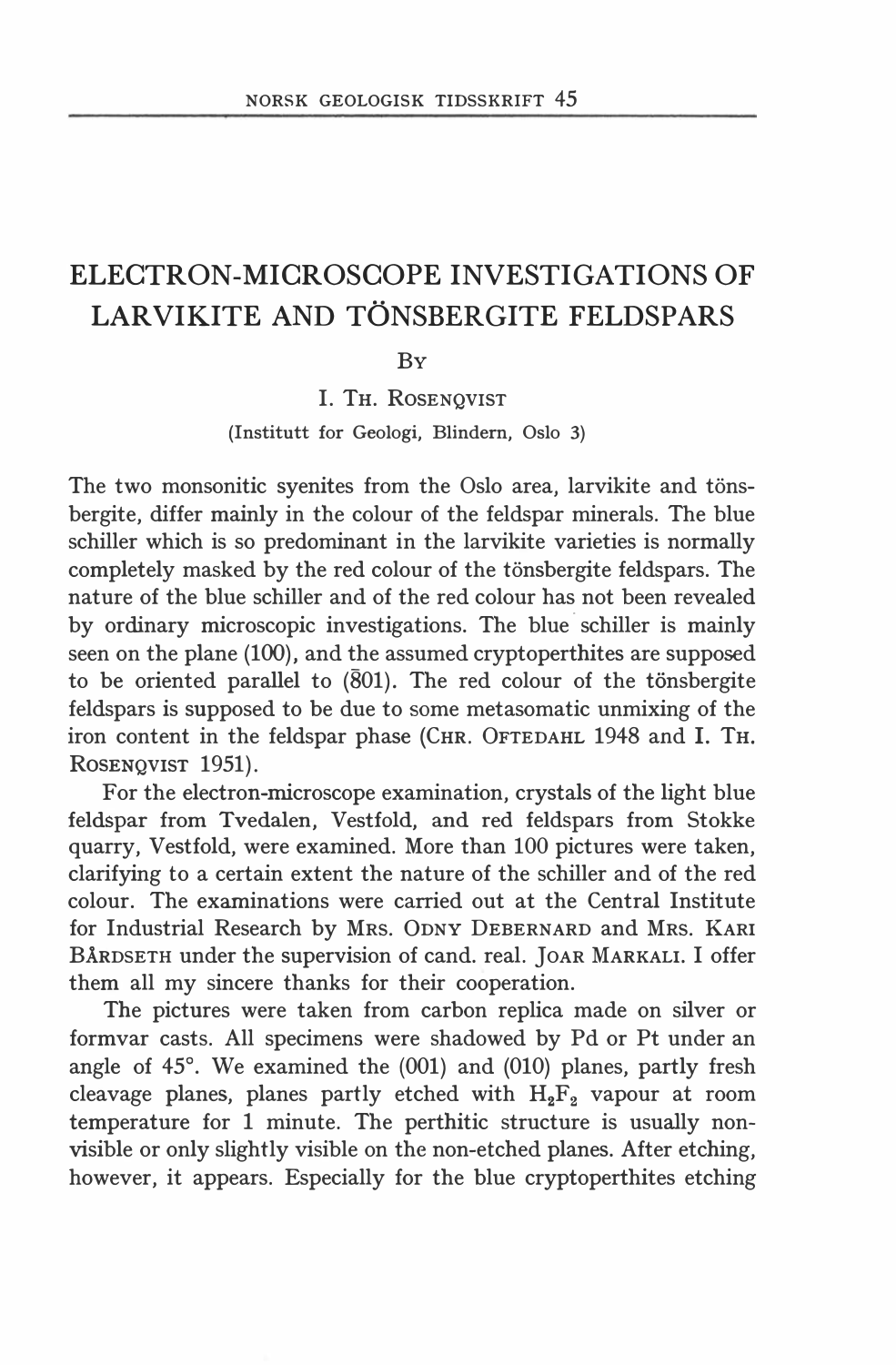was necessary. On the red varieties some cryptoperthites could be seen even before etching. As 'perthites' and 'host' have about the same volumes in the alkali feldspars, it is not easy to tell whether the albite or the potash feldspar phase is most strongly attacked by the  $H<sub>2</sub>F<sub>2</sub>$ . In coarser perthite feldspar the albite is attacked more strongly than the microcline. For this reason I regard it probable that in the crytoperthites it is also the albite phase which is most strongly attacked.

Pictures parallel to (001) show the perthite strings to be 1-10 microns long, with widths varying around O.l micron. On (010) cross section the perthite could be studied. Comparatively short etchmarks corresponding to  $0.1 \times 0.3$ –0.5 microns are seen.

The exposures demonstrate that the cryptoperthite of the blue larvikite from Tvedalen is composed of lath-shaped elements, ordered in a zone parallel to the b-axis. This is in accordance with the schiller on (100). The dimensions of the perthite and host domains are on the order of the wave lengths of ultra-violet light. In addition to this regular orientation, a bulging of the perthites along the a-axis is frequently seen (No. 3217 A and 3217 E). On (001) as well as on (010) homogeneous domains (i.e., non-exsolved areas) are sometimes seen.

The tönsbergite feldspars exhibit less regular pictures. On nonetched (001) planes, beautiful polysynthetic sub-microscopic twinning, giving the triclinic feldspar a monoclinic appearance, is sometimes seen (No. 3255 D). In some instances the perthite structure is seen on the non-etched planes (No. 3215 C). In several cases (e.g. 3220 D) it was seen that the tönsbergite feldspar was composed of exsolved and homogeneous domains, the homogeneous domains of the tonsbergite being 100 to 1000 times larger than in the blue feldspars. The cleavage planes along (010) in the red feldspars (as distinct from the blue feldspars) are never so good as to permit a plane replica. By etching, a 'moss-like' structure of dimensions down to 0.01 micron (Nos. 3218 B, 3219 A) is seen. The 'moss-structure' is probably due to fine iron oxide. It is concluded that the iron-oxide unmixing in the tönsbergite variety is oriented as a fibrous 'felt' in planes parallel (010). In this way the cleavage parallel to this plane is enhanced. There does not seem to be any genetic connection between the unmixing of the iron oxide and the unmixing of the perthites.

The investigations have been supported by the Norwegian Council for Scientific and Industrial Research.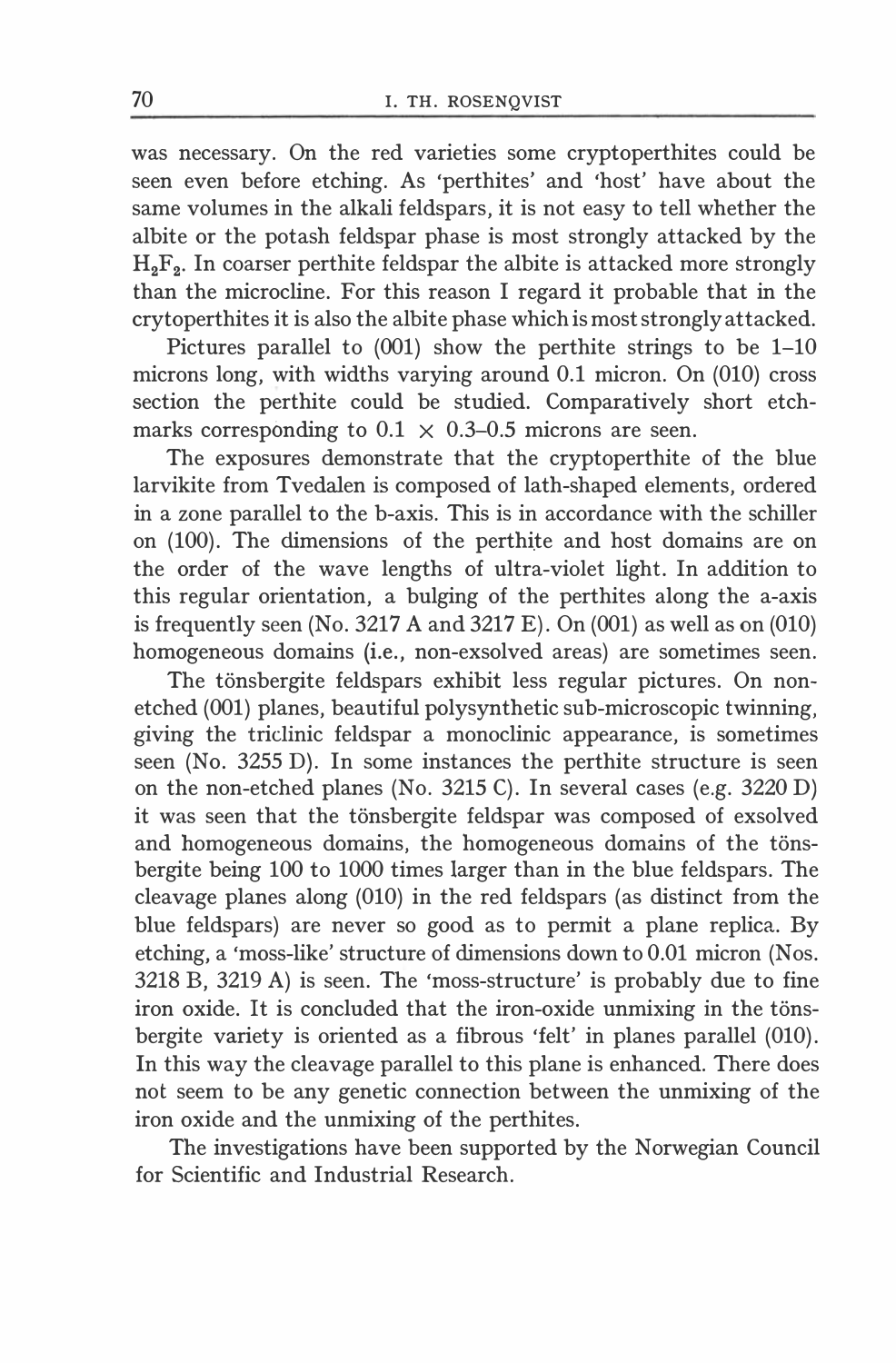#### REFERENCES

- 0FTEDAHL, CHR. 1948. Studies on the lgneous Rock Complex of the Oslo Region. IX. The Feldspars. Det Norske Videnskaps-Akad. i Oslo, I. Mat. Nat. Kl. No. 3, pp. 1-71.
- RosENQVIST, I. TH. 1951. Investigations in the Crystal Chemistry of Silicates. Ill. The Relation Haematite-Microcline. Norsk geol. Tidsskr. Bd. 29, pp. 65-76.

Accepted for publication June 1964 Printed March 1965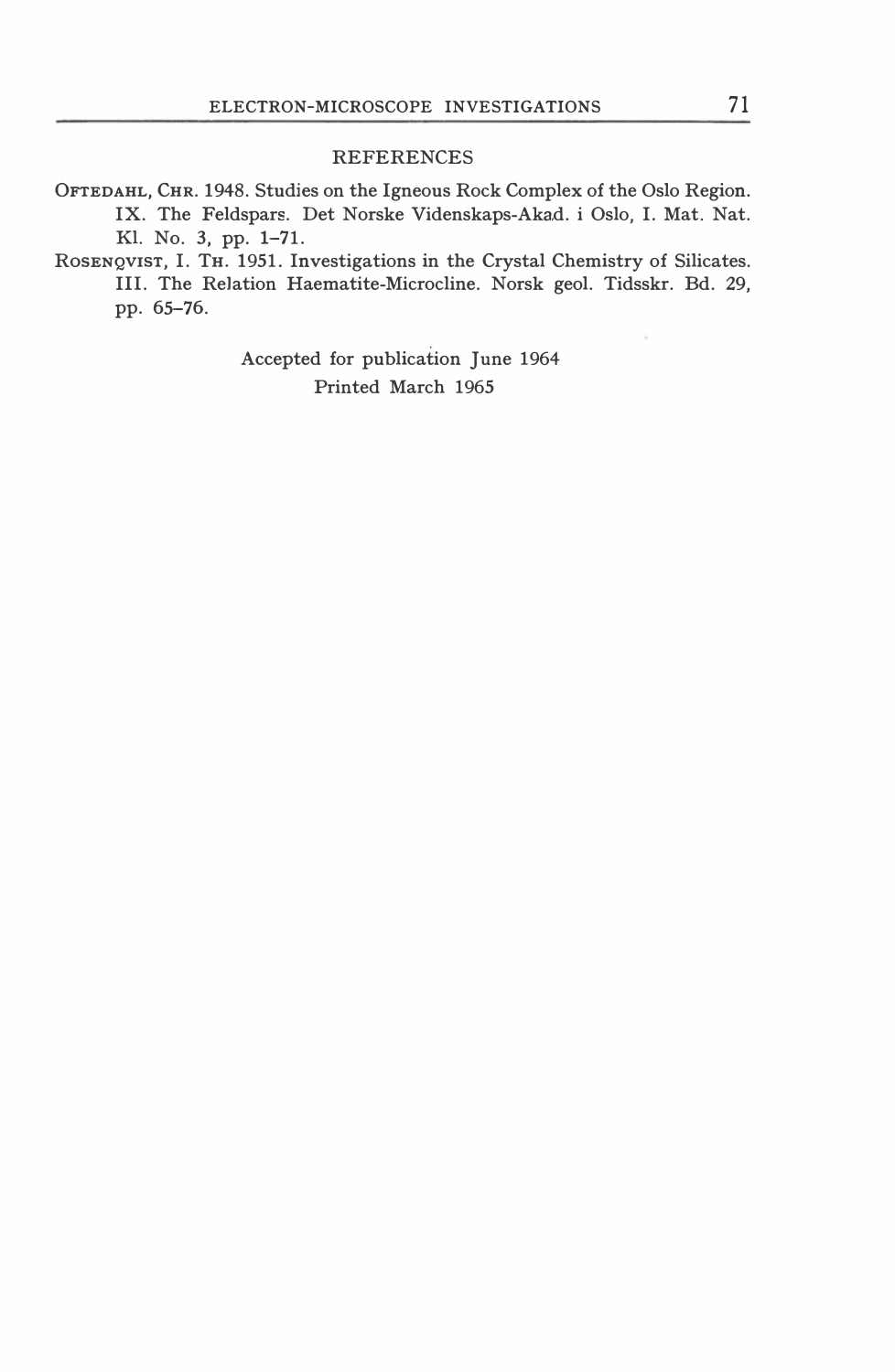## PLATE I

¥.

Larvikite, Tvedalen (001)

|                         |                          |        | 1. Sample No. 3247 D Non-etched 3000 $\times$ |               |  |  |
|-------------------------|--------------------------|--------|-----------------------------------------------|---------------|--|--|
| 2.                      | $\overline{\phantom{a}}$ | 3210 E | $\overline{\phantom{0}}$                      | $3000 \times$ |  |  |
| 3.                      | $\overline{\phantom{0}}$ | 3210 B |                                               | 9000 $\times$ |  |  |
| 4.                      |                          |        | 3216 B $H_2F_2$ etched 3000 $\times$          |               |  |  |
| 5.                      |                          | 3217 A |                                               | $9000 \times$ |  |  |
| 6.                      |                          | 3217 E | $\overline{\phantom{0}}$                      | 9000 $\times$ |  |  |
| $S00$ also $D0$ for $I$ |                          |        |                                               |               |  |  |

See also Plate Ill, l.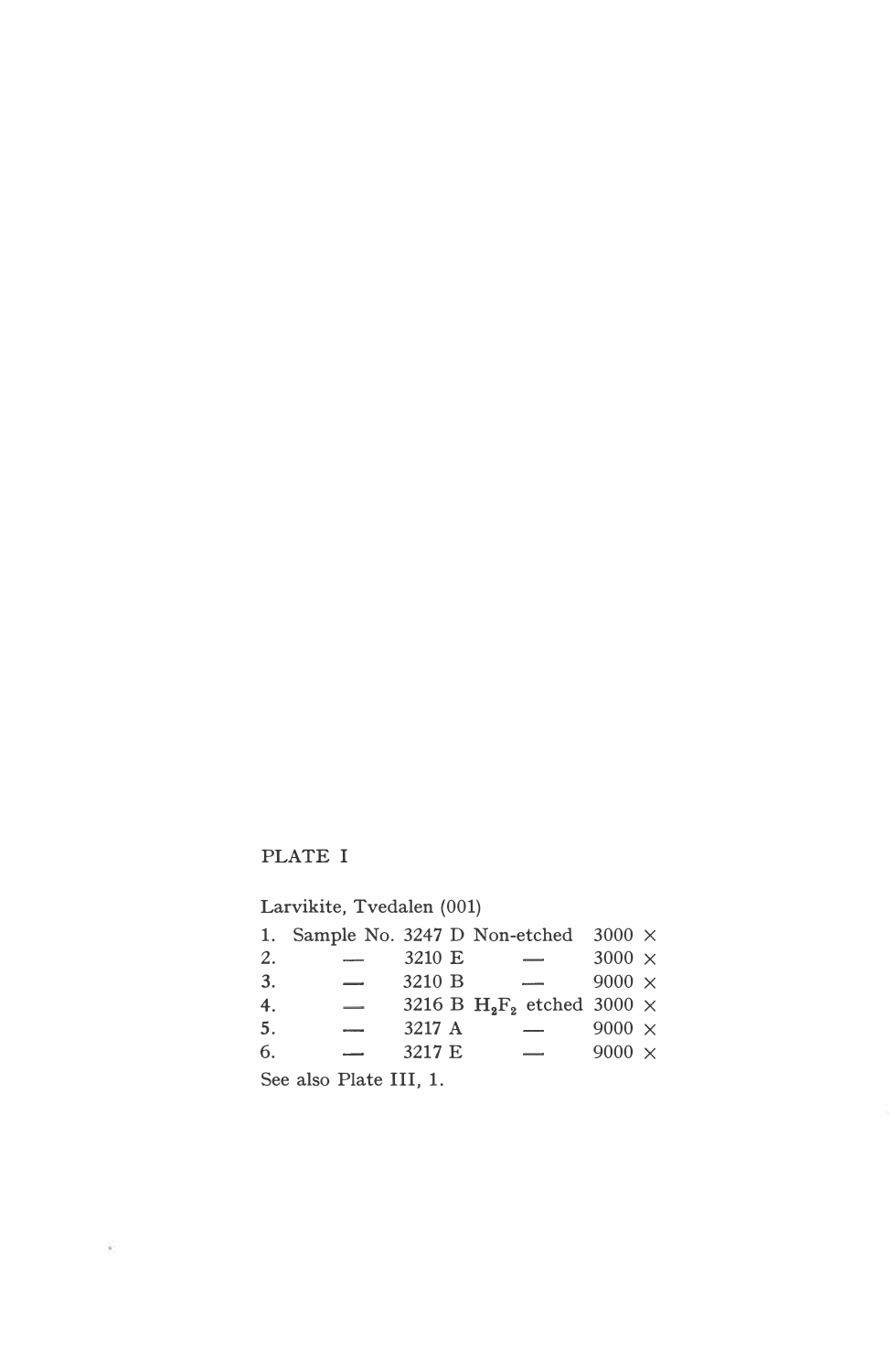## PLATE I



















5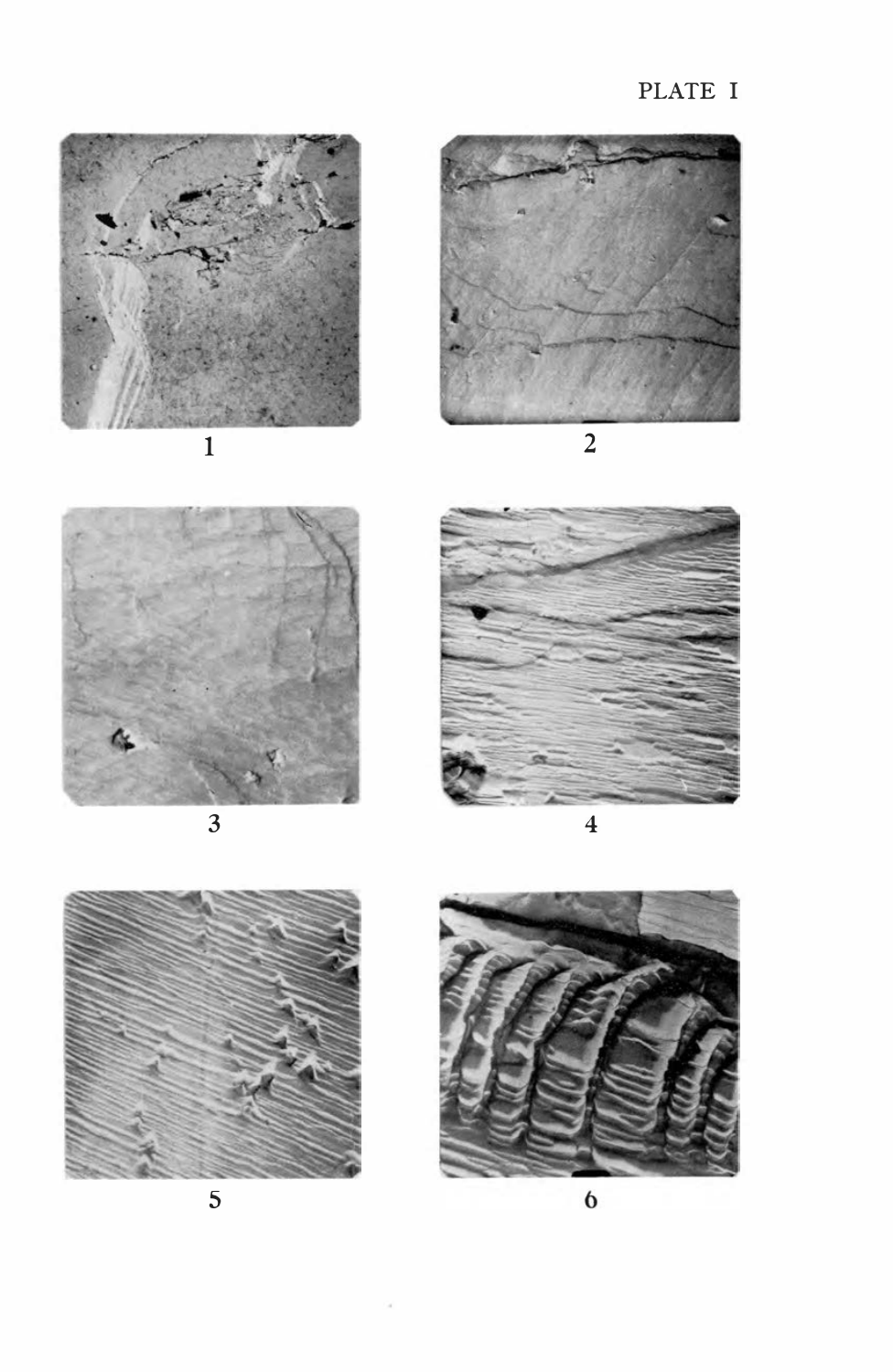### PLATE Il

Larvikite, Tvedalen (010)

|    |                          |        | 1. Sample No. 3336 A Non-etched 3000 $\times$             |                |  |
|----|--------------------------|--------|-----------------------------------------------------------|----------------|--|
| 2. | $\frac{1}{2}$            | 3336 B | $\sim$                                                    | $3000 \times$  |  |
| 3. | $\overline{a}$           |        | 3333 A H <sub>2</sub> F <sub>2</sub> etched 9000 $\times$ |                |  |
| 4. | $\overline{\phantom{a}}$ |        | 3325 E Non-etched 9000 $\times$                           |                |  |
| 5. | $\overline{\phantom{a}}$ |        | 3334 B $H_2F_2$ etched 9000 $\times$                      |                |  |
| 6. | --                       | 3334 C | $\sim$                                                    | $27000 \times$ |  |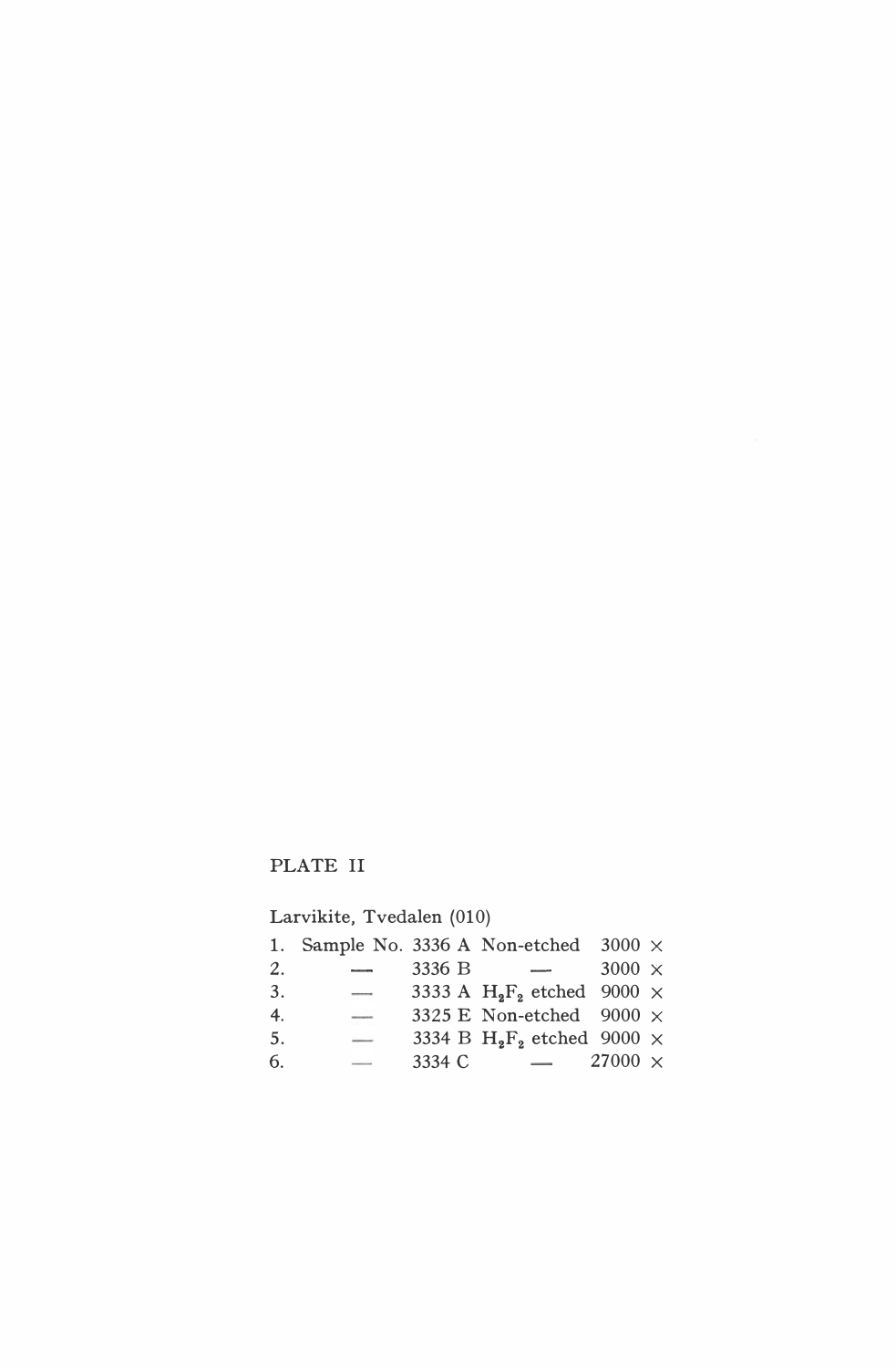



 $\overline{3}$ 



 $\overline{\mathbf{4}}$ 



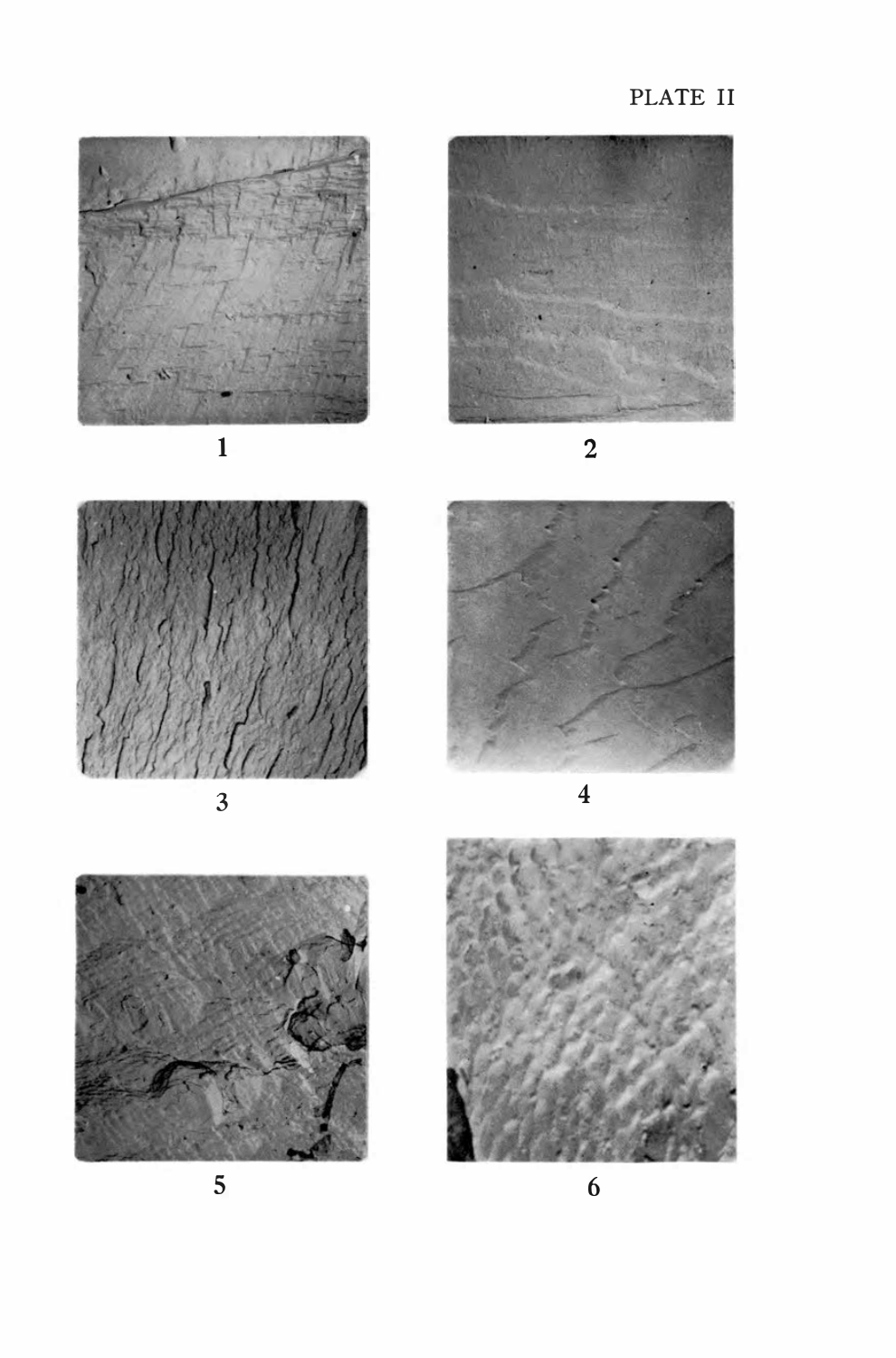#### PLATE Ill

 $\mathcal{R}$ 

Larvikite, Tvedalen (001) 1. Sample No. 3217 C $\rm\,H_2F_2$ etched 27000 $\times$ Tönsbergite, Stokke (001) 2. Sample No. 3215 C Non-etched 9000 X 3. - 3255 D - 9000 x<br>4. - 3255 C - 9000 x 4.  $\overline{\phantom{a}}$  $-$  9000  $\times$  $\overline{\phantom{0}}$ 3220 D  $H_2F_2$  etched 3000  $\times$ 5. See also Plate IV, l.

Q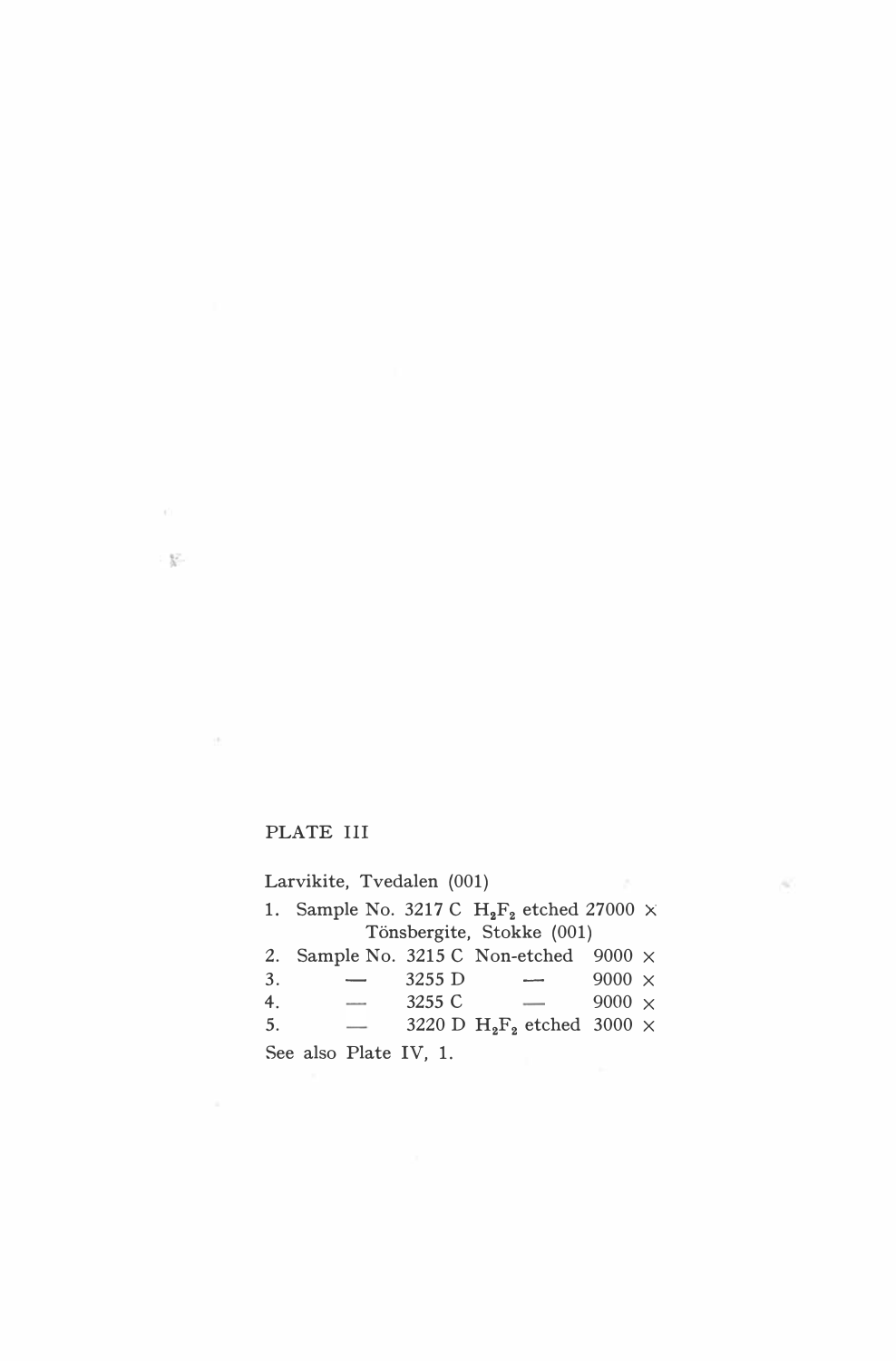## PLATE III



 $\mathbf{1}$ 



 $\overline{2}$ 



 $\overline{3}$ 



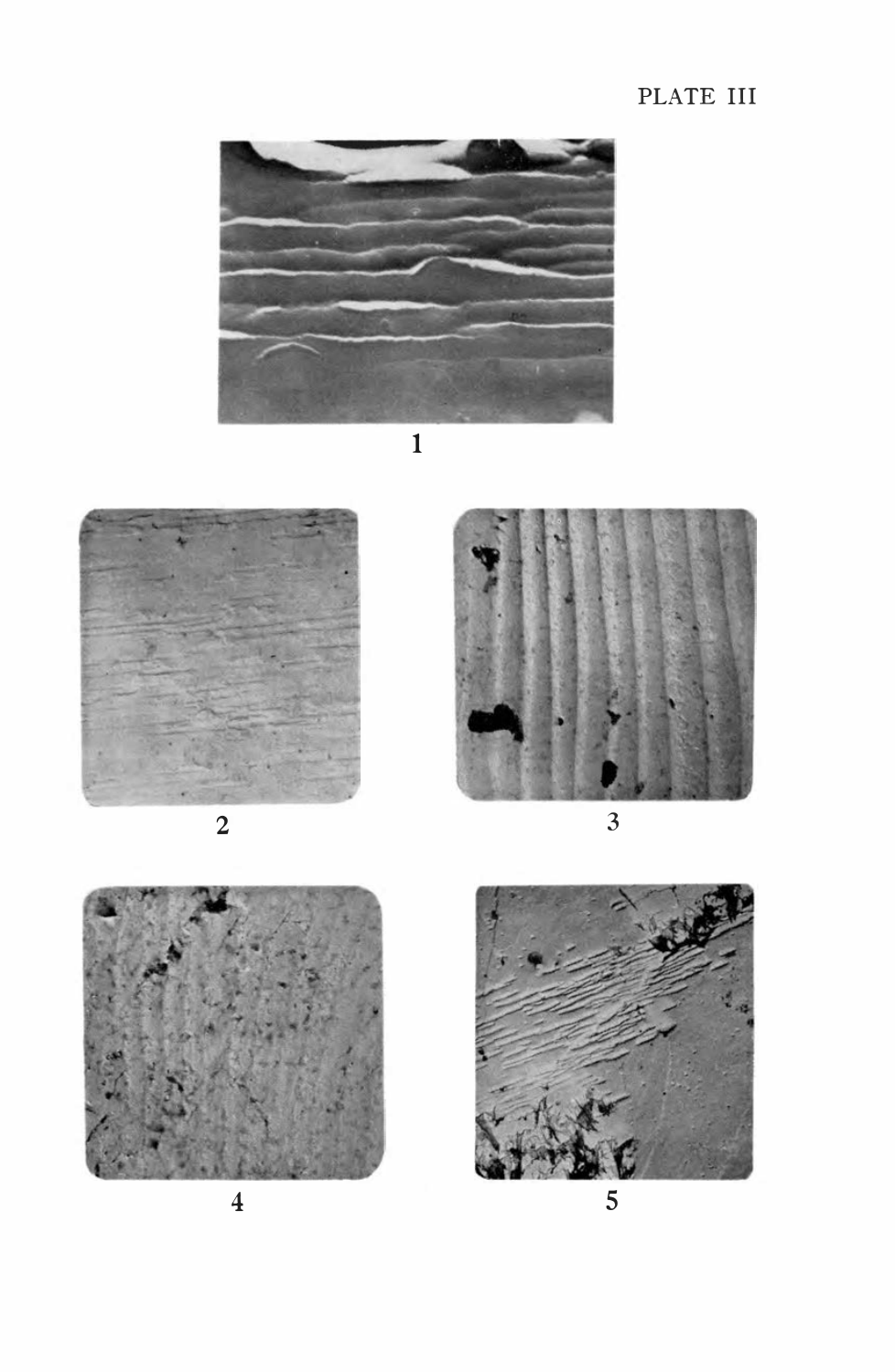# PLATE IV

Tönsbergite, Stokke

|    |                                 |        |                           | 1. Sample No. 3220 A $H_2F_2$ etched 9000 $\times$ (001)        |
|----|---------------------------------|--------|---------------------------|-----------------------------------------------------------------|
| 2. |                                 |        |                           | 3253 C Non-etched $9000 \times (010)$                           |
| 3. | $\overline{\phantom{a}}$        | 3253 A | $\sim$ 0.000 mm $^{-1}$ . | $9000 \times (010)$                                             |
| 4. | $\overbrace{\qquad \qquad }^{}$ |        |                           | 3218 B H <sub>2</sub> F <sub>2</sub> etched 9000 $\times$ (010) |
| 5. | -                               | 3219 A | $\sim$                    | $9000 \times (010)$                                             |